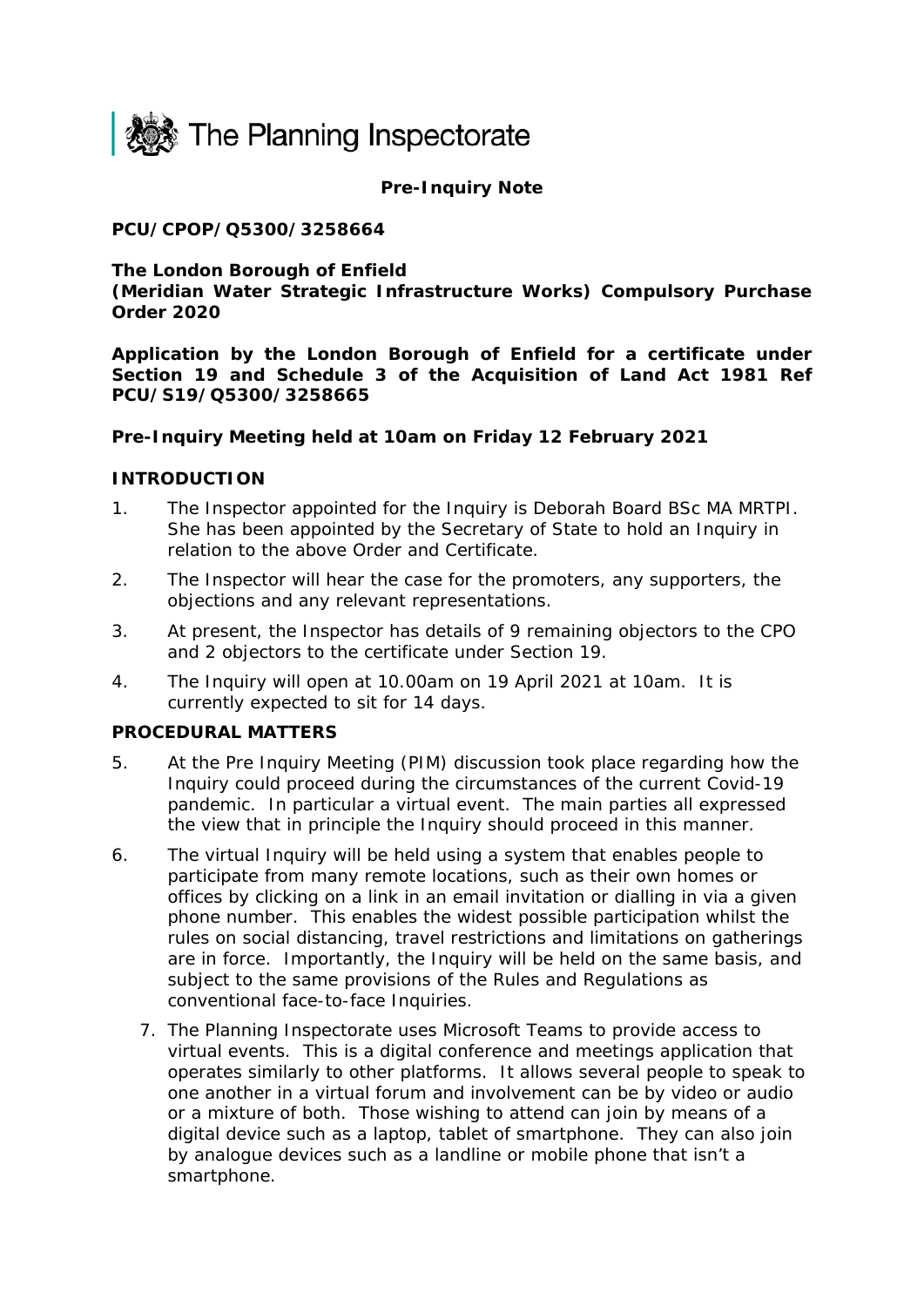- 8. In a conventional Inquiry we would normally sit for full days with breaks. However, sitting in front of a screen or being on the telephone for long periods can be stressful in all sorts of ways. So, with health and safety in mind and in order to ensure that all participants are as comfortable as they can be, we will be sitting for shorter days broken up into chunks of time with breaks in between. Sessions will last for about 1.5 hours with at least 15 minutes in between. If we start at 09.30 on the second and subsequent days that is likely to mean two sessions in the morning and one after lunch. This will have implications for the timetable and duration as we discussed at the PIM.
- 9. For the parties I appreciate that the different locations of members of the team is likely to place new demands in terms of the ability to communicate with one another during the event, for example taking instructions. That is something you will need to consider and trial yourselves before the event and I will ensure that breaks in the timetable are sufficient for this to take place.

## **PROCEDURE AT INQUIRY**

- 10. The procedure at the Inquiry will follow the Compulsory Purchase (Inquiries Procedure) Rules 2007. The order of presentation of cases will follow 'Method B'. A copy of this order is attached to the note as Annex 1 and was discussed at the PIM. Whilst these are the Inspector's current intentions, the programme and order of appearances may be revised due to circumstances changing following the opening of, or indeed during, the Inquiry.
- 11. At Annex 2 a draft timetable for the virtual event is attached. As discussed at the PIM this should be filled out in draft by the Acquiring Authority and then shared with the objectors who intend to appear at the Inquiry. The first draft of the timetable should be returned to me via the PINS case officer no later than **9 April 2021**.
- 12. Witness and qualification details for the Council should be submitted in writing at the opening of the Inquiry.
- 13. The normal sitting times of the Inquiry will be as previously indicated at the Pre Inquiry Meeting, namely:

9.30-11.00

11.30-13.00

14.00-15.30

It is noted that parties may need time outside the sitting times of the Inquiry for business related to the Inquiry.

14. The Inquiry will be conducted on the basis of openness, fairness and impartiality.

## **SUBMISSION OF DOCUMENTS**

15. Proofs of evidence should be submitted by 29 March 2021. Council documents can be inspected until the Inquiry opens and during the Inquiry documents will be available for public inspection at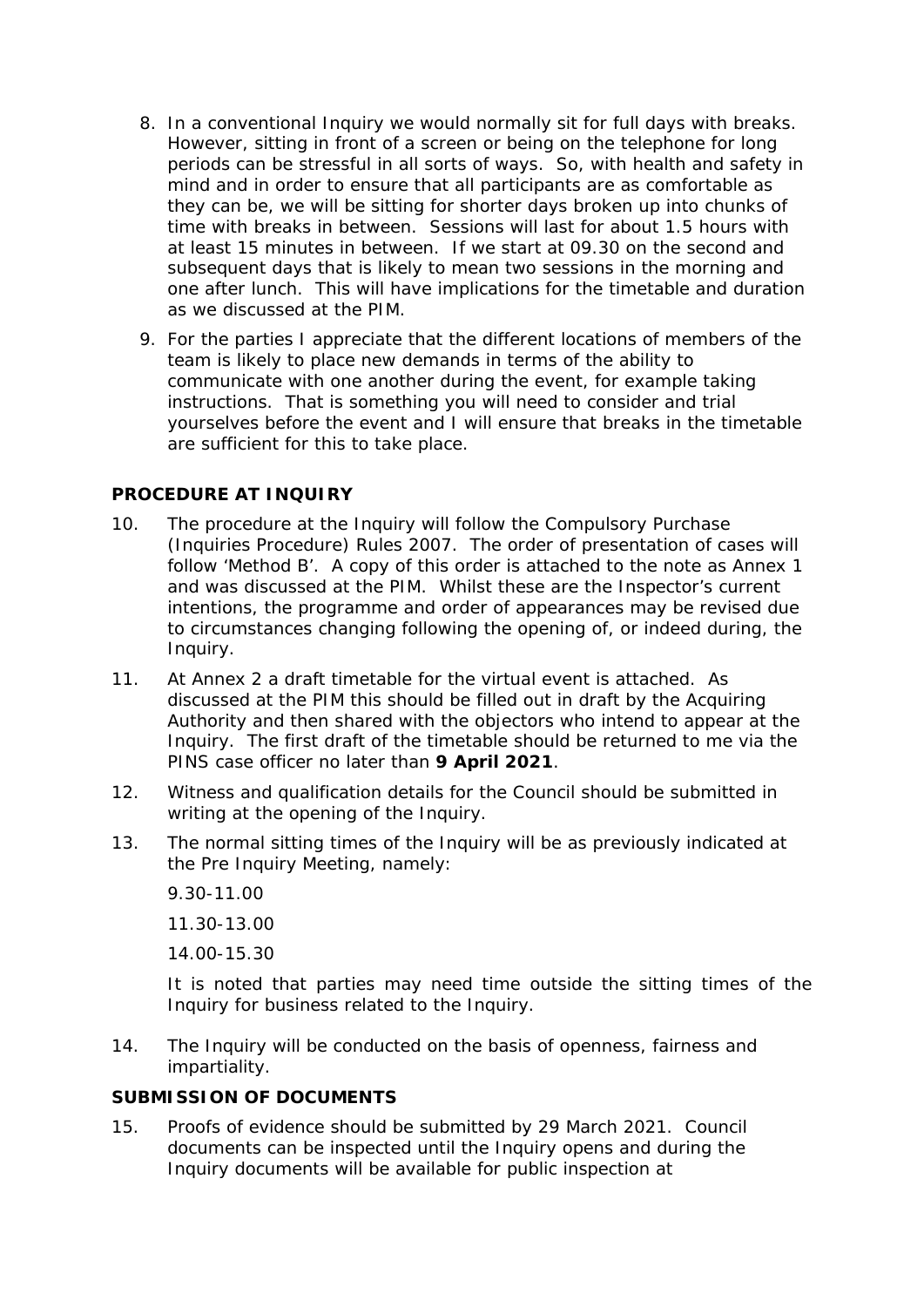[https://new.enfield.gov.uk/services/improving-enfield/meridian-water](https://new.enfield.gov.uk/services/improving-enfield/meridian-water-cpo/)[cpo/.](https://new.enfield.gov.uk/services/improving-enfield/meridian-water-cpo/) The Council agreed to update this website in the lead up to the Inquiry and during the event should the need arise.

# **FORMAT OF EVIDENCE TO BE PRESENTED**

- 16. The Council's opening statement and closing submissions should be produced in writing. An electronic copy of the submissions should also be submitted to the Planning Inspectorate Case Officer, as this may form the basis of the reporting of the Council's case. Other parties' representations should be in writing, with electronic copies wherever possible. The parties' documents should include copies of any handwritten notes that are read to the Inquiry. Documents should be emailed across before delivery if possible to the Planning Inspectorate Case Officer.
- 17. All documents should have page and simple paragraph numbers and use metric units. Where proofs of evidence are more than 1500 words long, summaries are required. Generally, only the summary will be read at the Inquiry. Summaries should not be more than 1500 words or 10% of the proof whichever is greater. They should contain the main points to be relied upon, as they may form the basis of the reporting of the cases.
- 18. The Acquiring Authority and Objectors submitting evidence for both cases should provide separate documents for each case rather than trying to combine evidence.
- 19. Evidence drawn from the internet should be submitted with the proofs, normally as an appendix, as website material may change or be removed.

## **TIMETABLE AND PROGRAMME**

20. The Inquiry is currently scheduled to last for 14 days sitting on the 19-23 April, 26-30 April and 04-07 May. The detail of the timings and the order of Objectors was discussed at the Pre Inquiry Meeting. The CPO case will be heard first followed by the Section 19 Certificate. Therefore, Objectors will be arranged to accommodate those who have made submissions on both. In completing the first draft of the timetable at Annex 2 please take this into account.

## **SITE INSPECTIONS**

- 21. The Inspector will look at the sites and surroundings unaccompanied from public vantage points before the Inquiry. The unaccompanied visit will take place on 14 April 2021.
- 22. If there are any particular locations which any party wishes the Inspector to visit before the opening of the Inquiry, details, together with appropriate plans, should be submitted to the Planning Inspectorate Case Officer no later than **9 April 2021.**

*D J Board*

**INSPECTOR** 

01 March 2021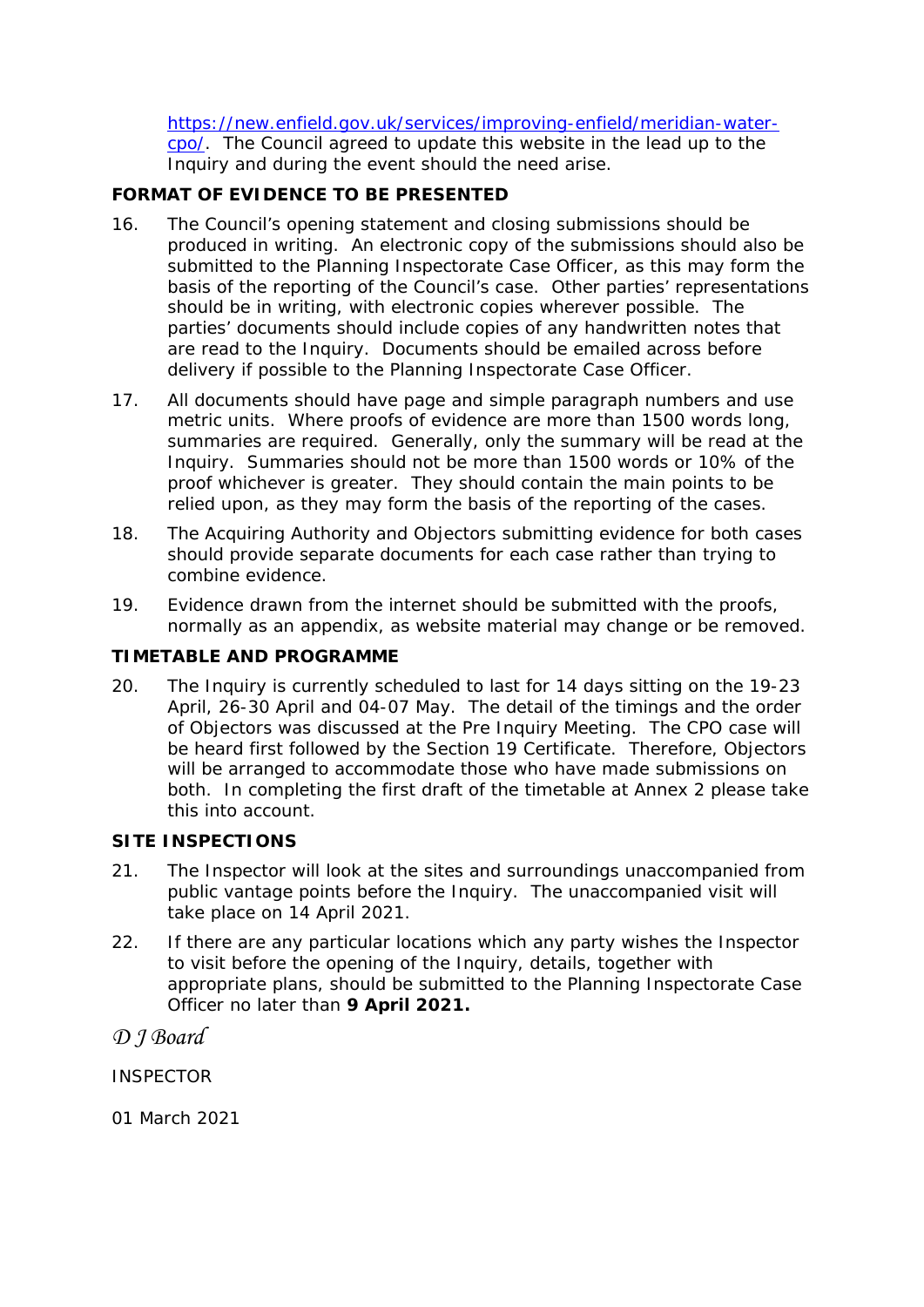# **Annex 1 – order for proceeding at an Inquiry**

## **ACQUIRING AUTHORITY'S CASE:**

- (1) opening statement by advocate
- (2) all witnesses in turn:
	- (a) evidence-in-chief on common or general matters.
	- (b) questions by Inspector on matters of fact or common interest only.

*NB cross-examination by objectors is generally deferred.* 

### **FIRST OBJECTION:**

(1) Acquiring authority's case on that objection:

(a) evidence-in-chief by authority's witness(es) specific to the objection.

(b) cross-examination of all or any of acquiring authority's witnesses by **Objector** 

- (c) re-examination
- (d) Inspector's questions (if not dealt with during evidence).

[repeated for each subsequent witness]

(2) Objector's case:

- (a) evidence-in-chief by Objector's first witness.
- (b) cross-examination by acquiring authority.
- (c) re-examination
- (d) Inspector's questions (if not dealt with during evidence).

(e) procedure repeated for objector's second and subsequent witnesses (if appropriate).

(f) Objector's submissions (if appropriate)

(g) Acquiring authority's specific reply to objection (unless deferred to final submissions – if so, ensure objector will be present).

**SECOND AND SUBSEQUENT OBJECTIONS** - Same procedure as for first objection.

OBJECTIONS WHERE NO APPEARANCES MADE

INTERESTED PERSONS

ACQUIRING AUTHORITY'S FINAL SUBMISSIONS

CLOSE OF INQUIRY